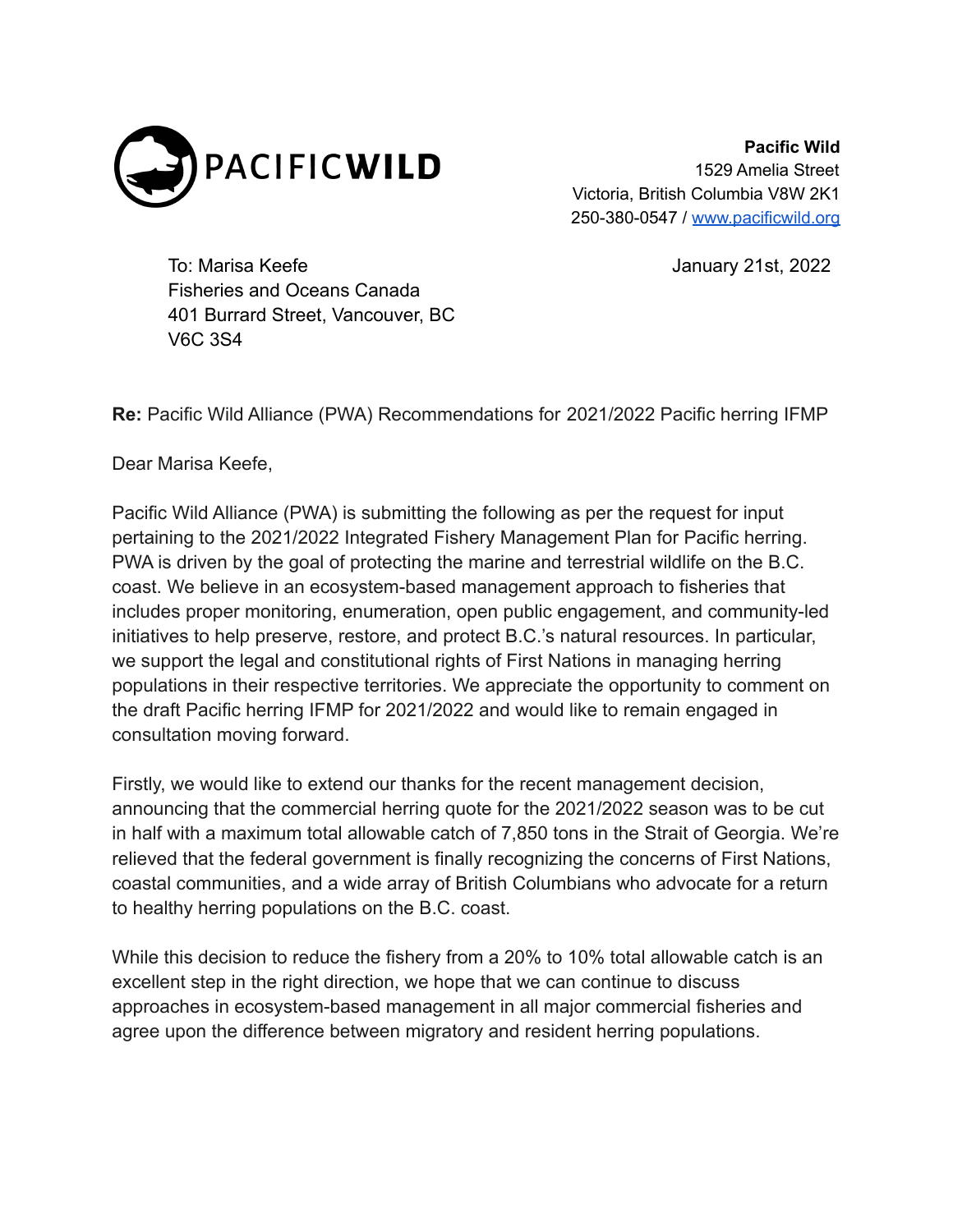Below, we outline suggestions for this year's IFMP. We continue to advocate for a rapid transition to ecosystem-based management of Pacific herring and, by association, all fisheries. We also believe, alongside many other advocates, that a longer-term commercial fisheries moratorium is necessary for herring stocks to recover. This would give herring an opportunity for recovery, rather than waiting for their inevitable collapse before taking action.

Pacific Wild Alliance recommends the following amendments to the 2021/2022 Pacific herring IFMP and in consideration for future management plans:

## **1. Move towards Ecosystem-Based Management (EBM)**

The new Sustainable Fisheries Framework is outlined in the IFMP and includes policies for adopting EBM approaches. This is a step in the right direction. As a community with a shared objective (to ensure biodiversity and healthy oceans for future generations) we must not dig a deeper hole by allowing commercial fishing to proceed as usual while surrounding stocks remain depleted. While we speculate, we still do not fully understand Pacific herring's value as a foundational species in the marine ecosystem and its correlation to the endangered status of Chinook salmon and Southern Resident Killer Whales. EBM allows for a holistic analysis of the herring fishery in relation to the ecosystem, rather than simply at a species level.

# **2. Identify migratory and resident herring populations in the IFMP**

The spatial distribution of herring stocks is still not recognized in the Pacific herring management plan. The IFMP assigns stocks to the area in which they are fished – however, there is sufficient evidence to suggest that many regions are home to both local and migratory populations of herring. As such, they cannot be managed as the same unit. The commercial fishery has been known to open prior to the arrival of migratory stocks, depleting the local and extremely vulnerable populations. This crucial information has remained under-researched and unmentioned in management plans. DFO should be aware that management mitigations must be prepared for both migratory and non-migratory populations of herring. We encourage DFO to review the work of the Juanes lab at the University of Victoria, in particular the work investigating the ecosystem impacts of migratory herring on Chinook salmon by Jessica Qualley and Wesley Greentree.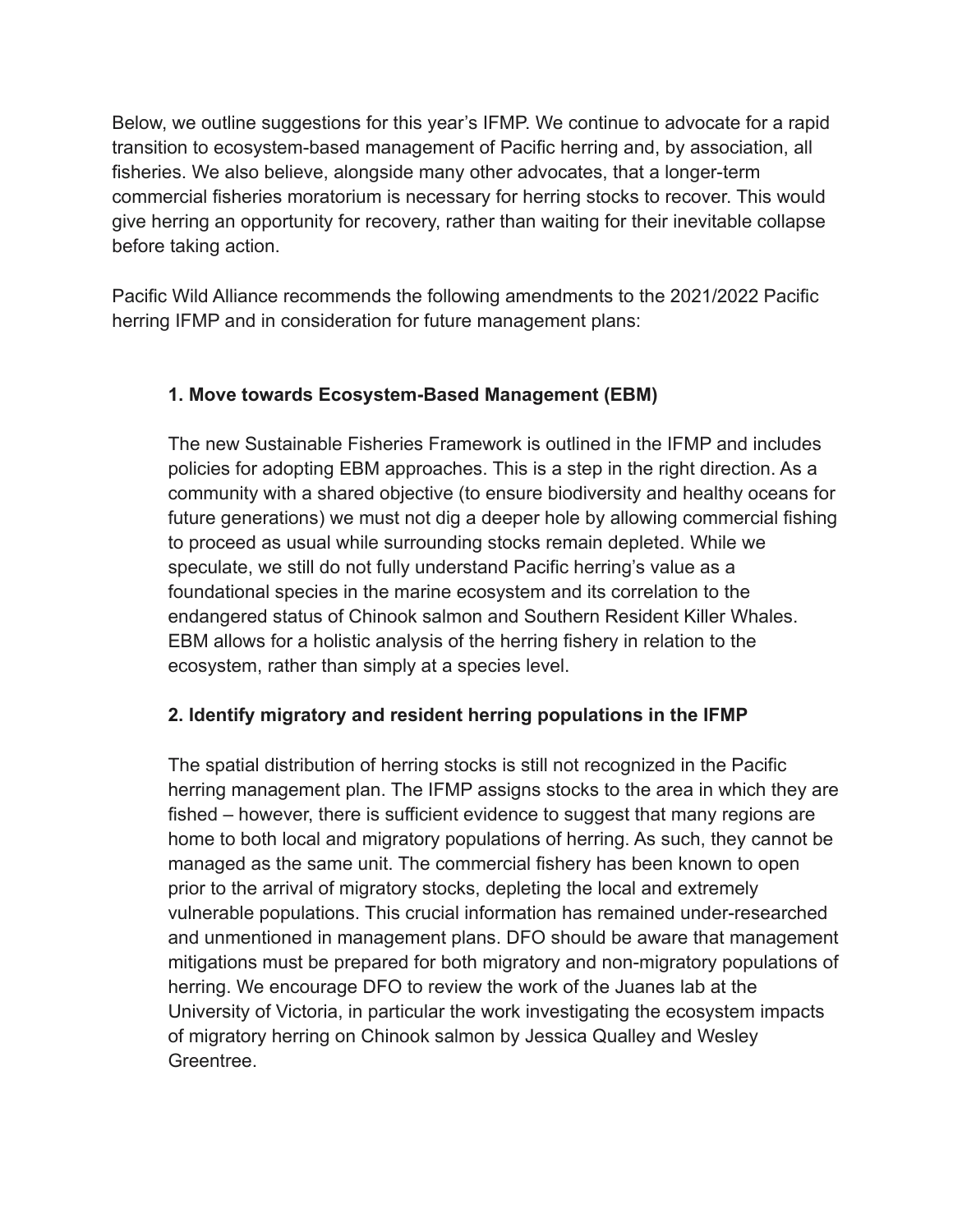## 3. **Conduct catch-per-unit-effort analysis that is publicly available**

In fisheries biology, the catch-per-unit-effort (CPUE) is an indirect measure of the abundance of a target species. Changes in the CPUE are used to signify changes to the target species' true abundance. If effort in the Pacific herring fishery remains stagnant while the catch is decreasing, this would demonstrate a collapse in the stock and should be publicly shared.

There has been very little change in the number of licenses distributed, number of vessels, and fishing effort in the commercial herring fishery while the stocks move closer to collapse. Additionally, the number of licenses issued has not decreased while the quota has continued to decrease. Last year, the commercial landings of Pacific herring totaled nearly 16,000 tons, not even fulfilling the 18,001 ton quota that was set in the 2020/2021 IFMP. This suggests that despite the fishing effort, there were insufficient amounts of fish to fulfill the quota.

## 4. **Outline a more consistent plan to integrate TEK into management**

The 2021/2022 herring IFMP mentions the need to integrate Traditional Ecological Knowledge (TEK) and Indigneous Knowledge (IK) into DFO management plans. Consulting with First Nations is a necessary step in Fisheries Reconciliation and ensuring access to fishing rights. Having this mentioned in the IFMP is promising, however, direct action and steps in accomplishing this integration should be outlined and incorporated into the IFMP.

# 5. **Prioritize SOK fisheries over other harvesting methods**

A point of concern in the continued opening of commercial fisheries in the Strait of Georgia is that while seiners and gillnetters are still allowed to operate, Spawn-on-Kelp (SOK) operations are not. SOK fisheries are a sustainable method of harvesting and should not be suffering while gillnetters and seiners continue to profit. Additionally, SOK fisheries are not yielding sufficient herring eggs in the population collapse. The fact that this sustainable fishery cannot yield enough catch should be evidence enough that the remaining gear methods should not be in operation.